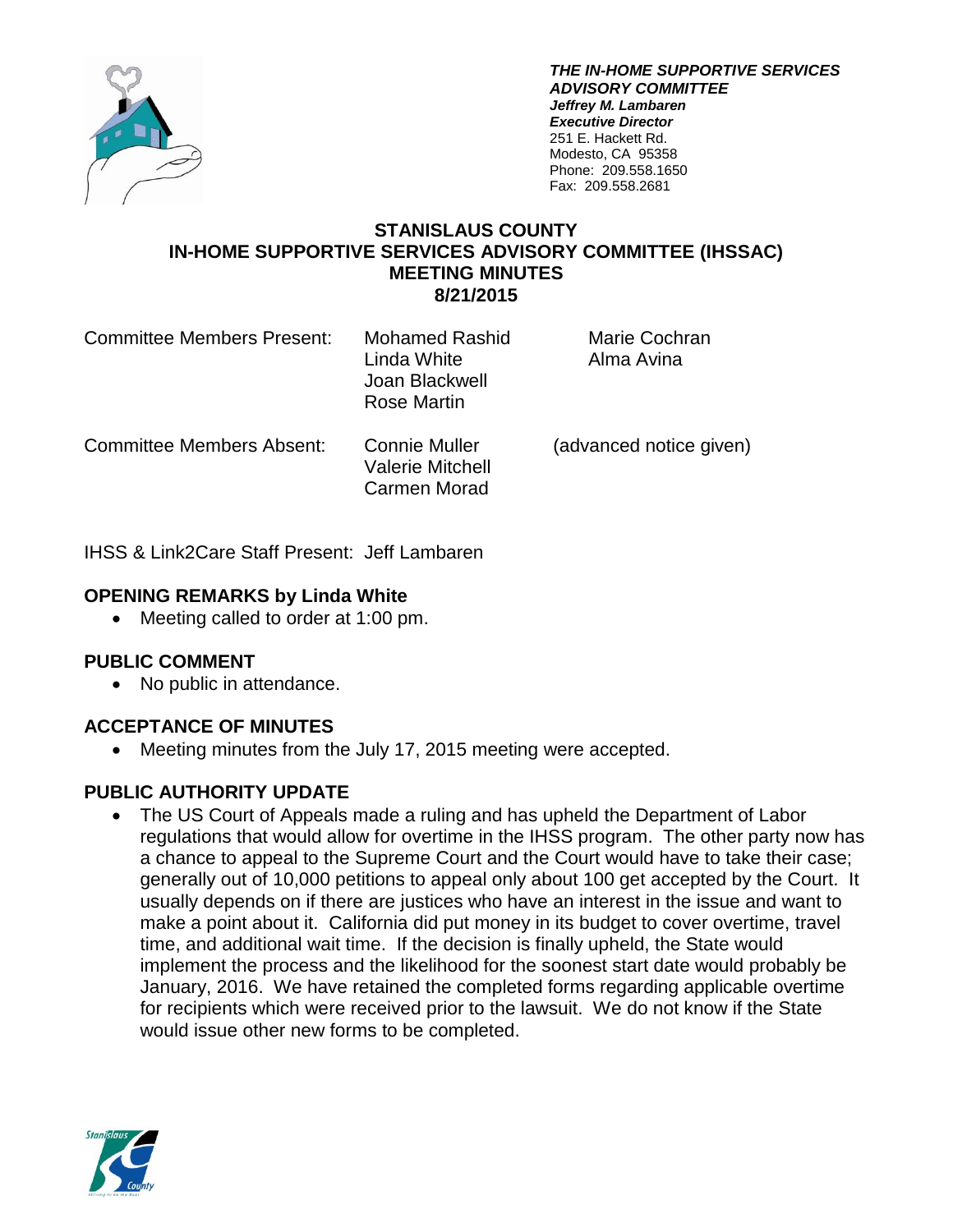- We are currently in labor negotiations with the United Domestic Workers Union. More to come.
- We have made some staffing adjustments with the Public Authority. Previously, we had one person as our Registry Specialist with a back-up; we now have 3 staff assigned to that function. In addition to the Registry, they handle the completion of background check verifications, process the initial workers compensation claim reports, and provide support to the intake unit who handle the application and approval process for new IHSS applicants.

# **BUDGET UPDATE**

 Handout, "Overview of MCO Tax, Selected Other Tax Increase Options, and IHSS Issues" from the Legislative Analyst's Office (LAO). As previously discussed, the Legislature was called into a Special Session to discuss the Managed Care Organization Tax (MCO). This report discusses such topics as; what are health carerelated taxes and what are the Federal requirements? It outlines the State's current MCO tax structure. The Governor is proposing a restructured MCO tax using a tiered tax structure based on enrollment size. This report also discusses the advantages/disadvantages of the Governor's tax proposal, other possible alternative tax increase options, strategies to control costs in IHSS, and major changes to the IHSS program since 2009-10.

# **LEGISLATIVE UPDATE**

- The Legislature returned from summer recess on Monday, August 17th. They need to take up final action on all bills which are not 2 year bills by Friday, September 11th. Those that get passed out of the Legislature would go to the Governor and he then has 30 days to sign or veto the bills; that deadline would be Sunday, October 11th. As previously discussed, some bills of interest we are following:
- AB 1436 (Burke) Authorized Representative to be able to sign documents for other individuals with certain exceptions.
- SB 3 (Leno) Minimum Wage Bill. This would increase the minimum wage to \$11/hr. on January 1, 2016 and \$13/hr. on January 1, 2017.
- SB 128 (Wolk) End of Life. In Special Session, AB 2x15 was introduced by supporters to try and revive the bill.
- SB 199 (Hall) Reading Assistance for the Blind.

# **FURTHER ACTION PLANNING FOR 2015-2016**

 Handout, "2015 IHSS Consumer Survey" from CDSS. The 2015 IHSS Consumer Satisfaction Survey will be mailed to 20,000 randomly selected IHSS consumers throughout the State beginning on August 3rd and concluding on September 15th. The survey is conducted annually by CDSS as a way to determine how well the program is working for consumers and how aware consumers are of their rights as employers. Participation is voluntary and all answers are confidential. No personal information is included in the survey. Once the survey is completed, it can either be returned in the enclosed postage-paid return envelope or the survey can be downloaded on-line and emailed to their website: [ihss.consumer-survey@dss.ca.gov.](mailto:ihss.consumer-survey@dss.ca.gov) A report summarizing the findings will be available in January, 2016.